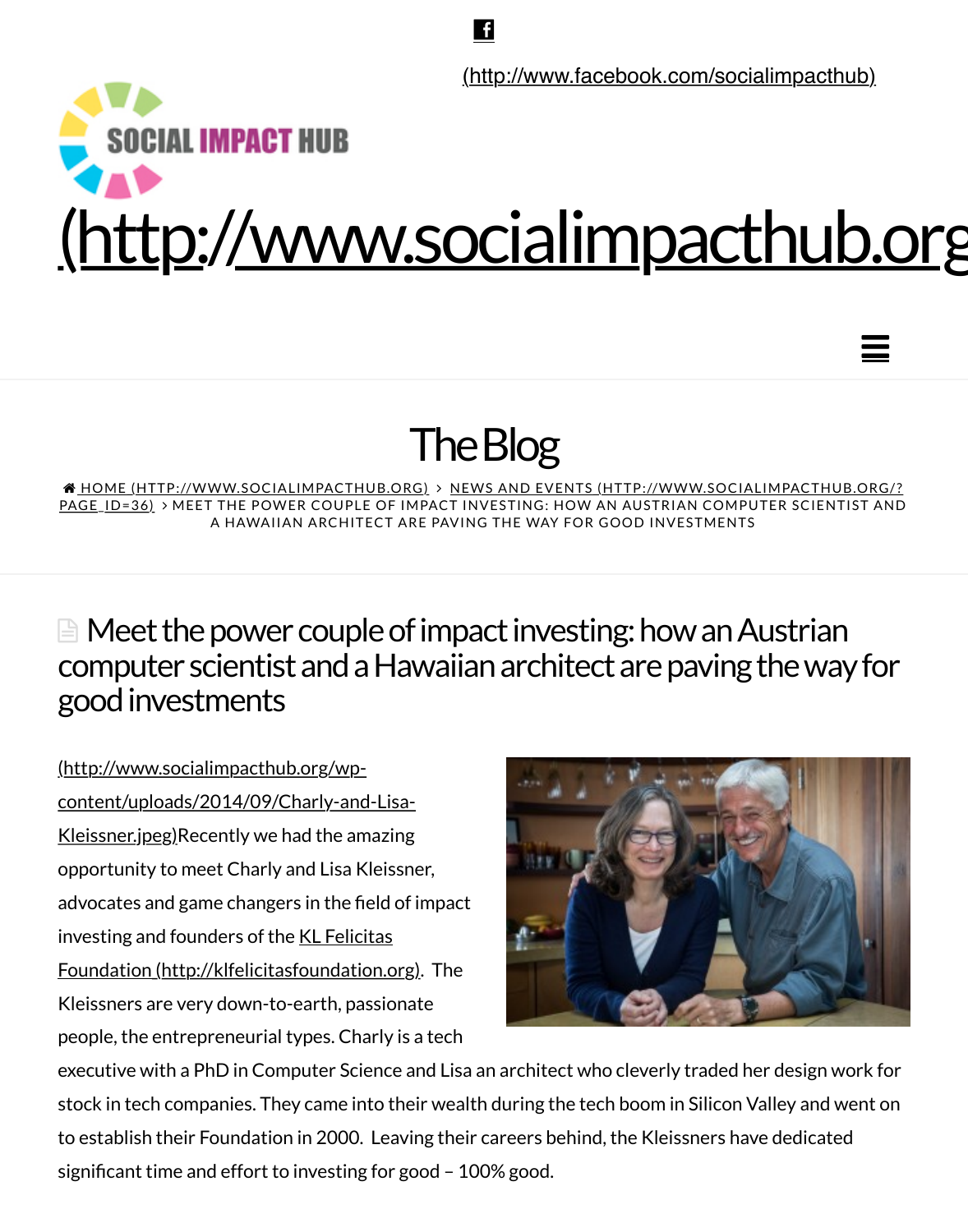addition to a financial return. This novel idea is gaining significant momentum and the industry experiencing rapid growth. A recent report released by the G8 Social Impact Investment Taskforce discusses initiatives to grow the market to one trillion dollars. Pioneers like the Kleissners are o inspirational approach to putting today's fortunes to good use and are on a mission to mainstre impact investing. And it makes sense – if you could make money and do good simultaneously, v wouldn't you?!

#### **But back to the Kleissners…**

The Kleissners are quick to point out that they feel very lucky for the wealth they amassed during their their time in Silicon Valley. Neither come from well-off families, so they have a very grounded, philos approach to their wealth. As a result, they are largely driven by their strong personal values ar investing is a logical extension of this. The Foundation's aim is to support social enterprises to g sustainably through granting and impact investing. The Kleissners are trailblazers, moving tow impact investing across all asset classes. They've also founded the 100% IMPACT Network (http://www.forbes.com/sites/ashoka/2014/06/20/so-you-think-youre-an-impact-investor-aconversation-with-investor-and-entrepreneur-charly-kleissner/) – a global network of asset o who have intentionally committed 100% of their assets to social and/or environmental impact. efforts have been impressive – their impact investment portfolio speaks for itself. It has been [competitive and in some cases outperformed industry standard benchmarks, proving that impa](http://www.forbes.com/sites/ashoka/2014/06/20/so-you-think-youre-an-impact-investor-a-conversation-with-investor-and-entrepreneur-charly-kleissner/)ctioninvestment can be very successful financially and on par with traditional investing.

#### **'Total Portfolio Theory': A unique but strong approach to making investments**

One key feature of the Kleissners' approach has been to remain holistic in their analysis of inve integrating positive impact and challenging current risk-return assumptions. They work with a group of people and are involved in vetting each investment. They have taken a completely har approach to their portfolio, travelling to remote parts of the world to conduct due diligence on their investments. At times, this has meant overruling the advice of their financial advisors who reluctant to sign off on projects with projected lower financial returns. By the same token they prepared to walk away from financially lucrative deals if these would have an unintended nega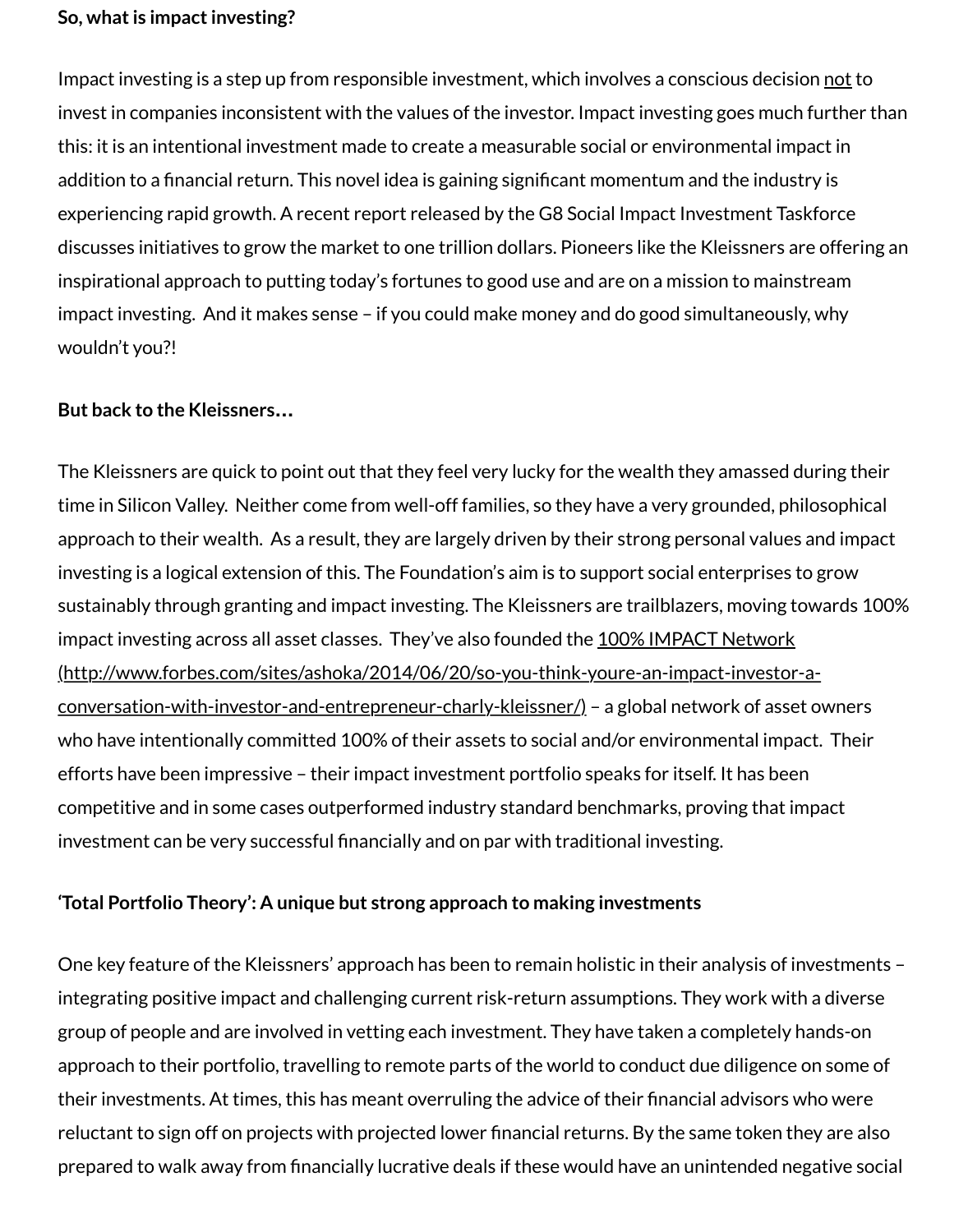#### **What does the impact investment market look like?**

We were curious to understand the market for impact investments and asked the Kleissners al effect of economic cycles on their portfolio. They were enthusiastic to explain that their Found been largely unaffected and impact investments could even be counter-cyclical to the broader Charly gave an example that involved an investment in water-use licences and agriculture, whe times of drought, the value of the water-use licences increased and in times of abundant rain, b yields increase the value of the agricultural investment. We were surprised to hear that the Kle viewed the Global Financial Crisis as a blessing. Lisa explained that it was the catalyst for a cult in the market and made investors and financial providers rethink the effects of being solely pro and aware of how the due diligence involved in impact investing can actually mitigate against r financial losses.

#### **A bold vision for the future**

The Kleissners have a bold vision – they are seeking to redefine success in investment by provi impact investment not only creates real impact, but is also competitive against mainstream inv To do this, the Kleissners have worked hard to create frameworks to analyse and measure thei and they share all this information publicly – both on the Foundation's website and through To (http://www.toniic.com) (a comprehensive website providing impact investors with a suite of ir tools, investment opportunities, support, education and a network of peers). The Kleissners ho their emphasis on transparency and their support of the impact investing ecosystem will attrad to the field and spread the message that investing for good makes both social and financial sen also generously attend many speaking events and spread the story of both their successes and learning experiences.

As a group of young university students, this was a very humbling, inspiring and enriching experience and this we are very grateful to the Kleissners for giving up their precious time to speak with us.

Written by Claudia Crause, Angus Ryan, Johnny Zhang, Derek Lau and Teneisha Bhalla